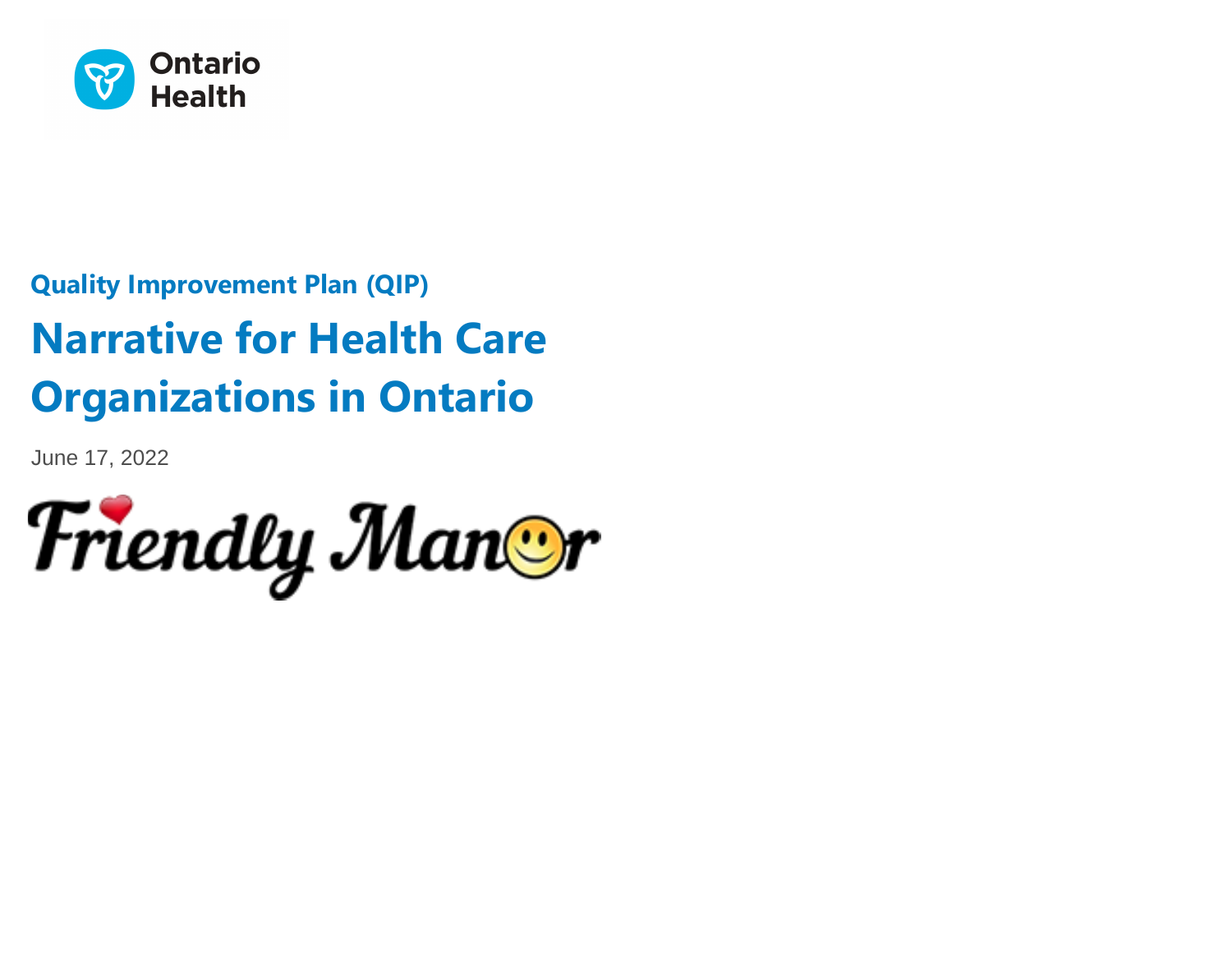#### **OVERVIEW**

Friendly Manor is a 60-bed long-term care home located between Napanee and Deseronto, Ontario. Our objective is to provide a holistic approach to care while recognizing the needs of the family. Our goal is to provide every resident with personalized care to meet the individual needs of each resident. A resident's core values, spiritual beliefs, sexuality and preferences are to be observed and respected. We strive to work collaboratively with our community partners, staff and family members to reach our objective. Over the past two years during the COVID-19 pandemic, our approach focused on Infection Prevention and Control. The Home was required to follow all mandated regulations as set by the Ministry of Health and Long-Term Care. The Home worked very hard at maintaining a safe environment for the residents. Unfortunately, visitors were restricted to prevent the virus from inadvertently entering the home. This proved to be very difficult as residents needed to see their family for their mental health. Families were also upset at not being able to see their family members except through the window. The pandemic proved very difficult on staff as well. New staff were difficult to find and this remains true to this day. Staff were experiencing fatigue, burn out and increased stress…. many quit.

As we move into 2022, there are many changes on the horizon. Visitors are coming back in, the mask mandate has been lifted in the community, vaccination certificates are no longer needed in the community. As things begin to open up, we will remain cautiously optimistic.

Our focus is now changing to create an environment of inclusion, personalization, resident focused and a team-based approach. We look forward to creating this new environment to meet all of the needs of our residents while recognizing the needs of our community partners, families and staff. We encourage the input from families, staff and community partners.

Recently, we were given notice of approval of 36 new beds which will make us a 96 bed home. We are in the very early stages of planning. The plans are to complete a major updating renovation or a new build. More news will be coming when the planning starts.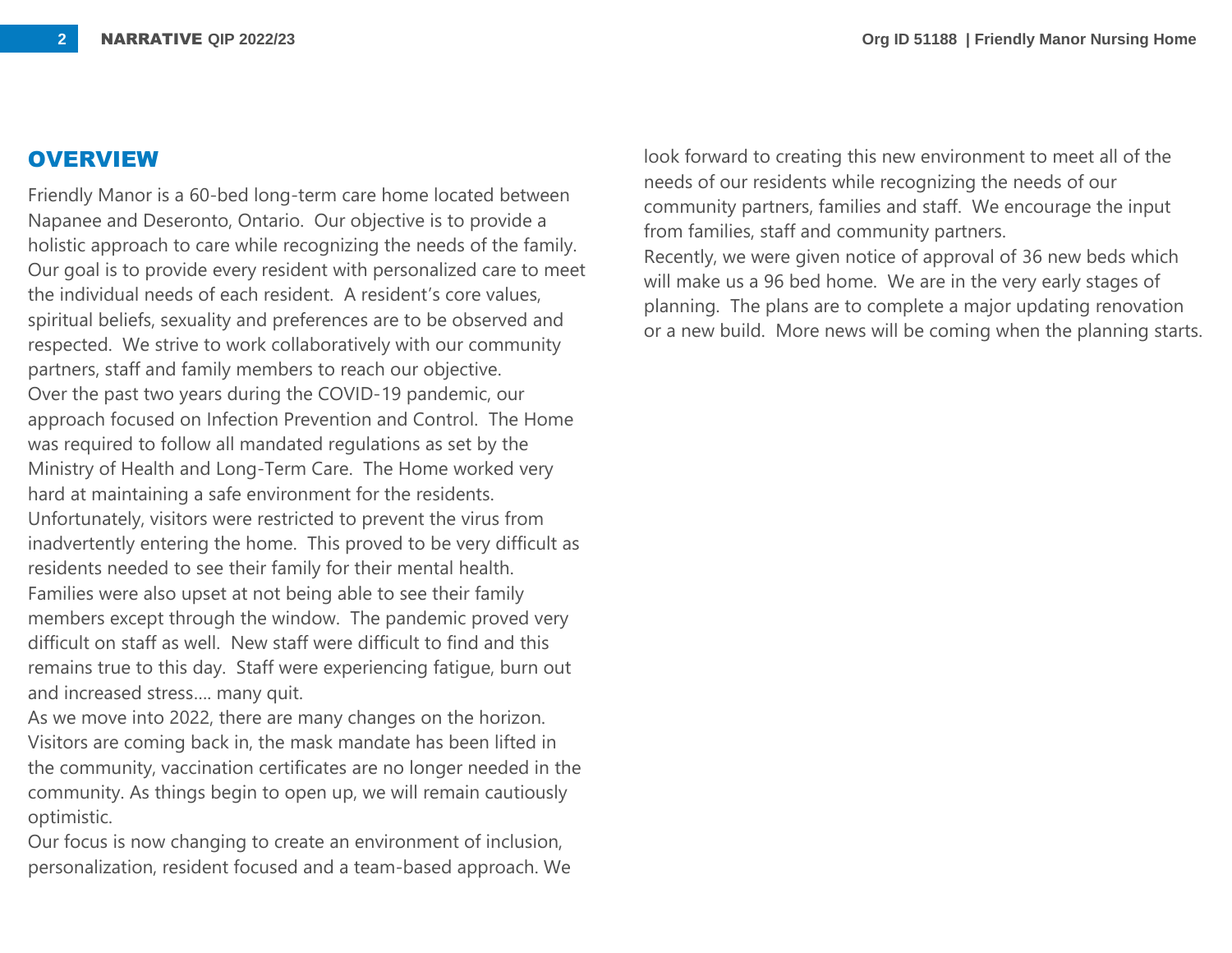## **REFLECTIONS SINCE YOUR LAST QIP SUBMISSION**

The last 2 years has proven challenging to say the least. In some instances it brought the staff of Friendly Manor closer together while at the same time the pandemic tested the resiliance of all of the staff. The pandemic evoked fear in the staff, residents and families. No one knew what to expect and the guidance homes recieved changed rapidly. Frienldy Manor has remained COVID-19 free from the beginning, although we had a couple of scares with staff becoming positive but the cases were minimal and we never had a declared outbreak. Our focus has been on Infection Prevention and Control Practices along with Health and Safety. As we move back to what we consider "normal" it is time to refocus our attention on devloping a very comprehensive Qualtiy Improvement Plan.

An email has been sent out to families requesting their participation in our Quality Improvement Team and the reesponse has been very postive. We also have several residents and staff who have also ezpressed an interest in joining the committee.

The focus of our QIP will be resident focused, personalized care within a team approach. The dieatary and activation departments will develop QIP initiatives specific to their departments and these will be shared and discussed by the QIP committee. The same will occur with the nursing initiatives as well as the general operation of the home.

# **PATIENT/CLIENT/RESIDENT PARTNERING AND RELATIONS**

The Home will be establishing a Quality Improvement committee to establish our Quality Improvement initiatives. The committee will consist of staff including both management and non-management, residents, family members and community partners. We will begin with a broad plan and begin narrowing the initiatives down into workable, measurable plans that will encompass all departments in the home as well as any others that may not be covered by a specific department. Initially the meetings will be held monthly until the full QIP can be established.

The last year has been difficult due to the pandemic. We are ready to begin planning for the upcoming years. With the approval of new beds and major renovations we will be working closely with our resident council and qualtiy improvemment team to ensure that their voices are heard in terms of how they would like the home to proceed. The residents voices need to be heard in regards to preferences and design. There are several residents and family members who have expressed interest in the Qualtiy Improvement Committee therefore we will be able to get a lot of input from them.

## **PROVIDER EXPERIENCE**

One of the major concerns expressed by staff is the ongoing staff shortages. Long gone are the days of individuals staying in positions for a considerable length of time, the staff turn over has increased exponentially over the past couple of years. The work ethic has also changed. Sick time has increased and staff accepting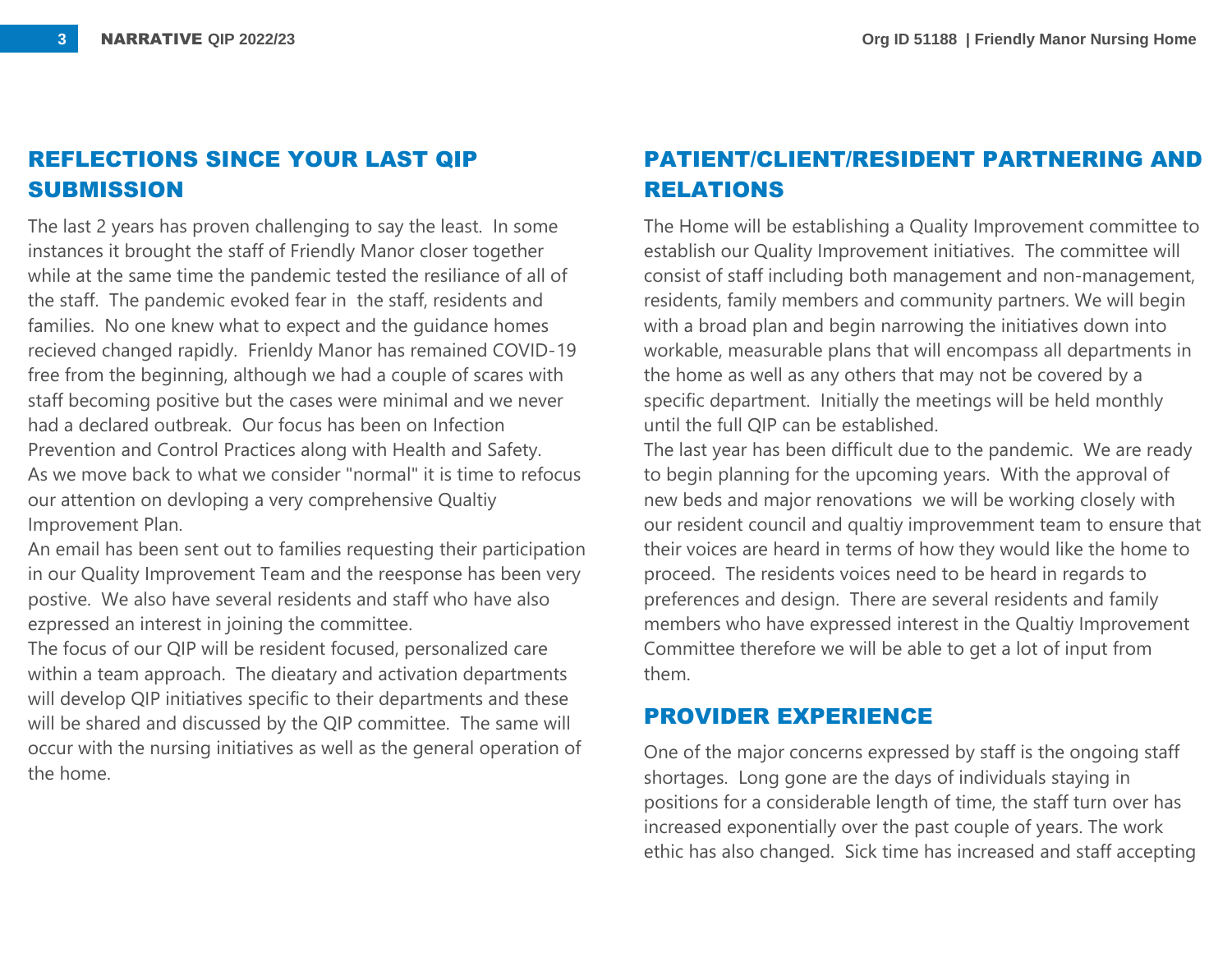call in shifts for sick staff has decreased. Hiring new employees is difficult, resumes are received and individuals are asked to report for an interview but quite often the person doesn't even show up for the initial interview. When we have been lucky enough to hire someone, they only stay a short time and then resign their position to move on to another location. We attempt to engage staff in fun activities, recognize their hard work and commend them on doing a great job. We also have monetary signing bonuses to encourage hiring and retention.

During the pandemic the staff have been kept informed of the latest requirements and are very compliant with all of the infection prevention and control practices in the home. They have stated several times "I feel safe here."

We like to have fun "themed days" in order to allow both residents and staff to have fun days. The residents enjoy pet visits and local entertainment. The activity department will be expanding their hours and will be developing some quality improvement initiatives specifically to their department.

We are implementing point of care charting through point click care, we will then be able to add notes to staff to have another source of information to ensure that staff are updated regularly. We also have a staff Facebook page where staff can post information and recognize other staff members good deeds as well as receive information from management.

We will continue to work together and listen to the direct care staff, residents and families to hear their valuable input as to what they feel needs to be included in the new home design.

#### **RESIDENT EXPERIENCE**

The COVID-19 pandemic presented obstacles in regards to residents social connectedness. Due to the limited interactions with family and friends, creativity was needed to explore new options for visits. In the beginning it was very difficult to establish some methods for visits, it was soon spring and residents enjoyed visits with family and friends outside with social distancing. As the pandemic grew stronger new methods were needed. We quickly found that window visits were very difficult. Residents were unable to hear the visitors and although the facility is on one floor the residents did have difficulty seeing visitors. There were a lot of virtual visits but even those were challenging. Residents had difficulty hearing and often fell asleep in the middle of their visit. Going forward we will be brainstorming in order to come up with alternative methods for visits that respect social distancing.

It proved extremely difficult for residents and families alike when visiting was restricted. Although virtual visits are very popular, the population in the facility are not accustomed to visiting through a computer screen. Some did very well but for the vast majority it was a challenge.

## **CONTACT INFORMATION**

Debbie Long R.N. ADministrator Friendly Manor Nursing Home